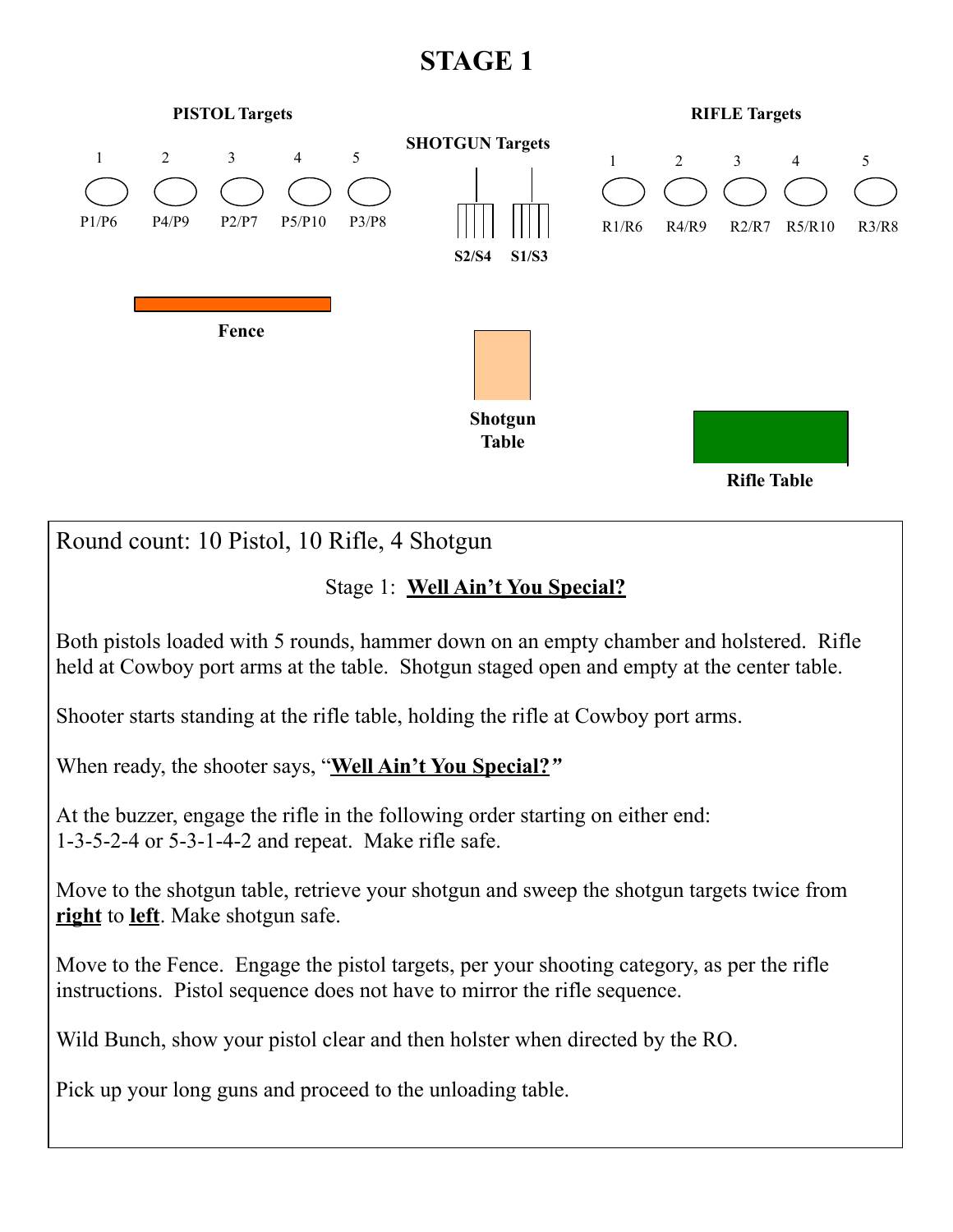

Pick up your long guns and proceed to the unloading table.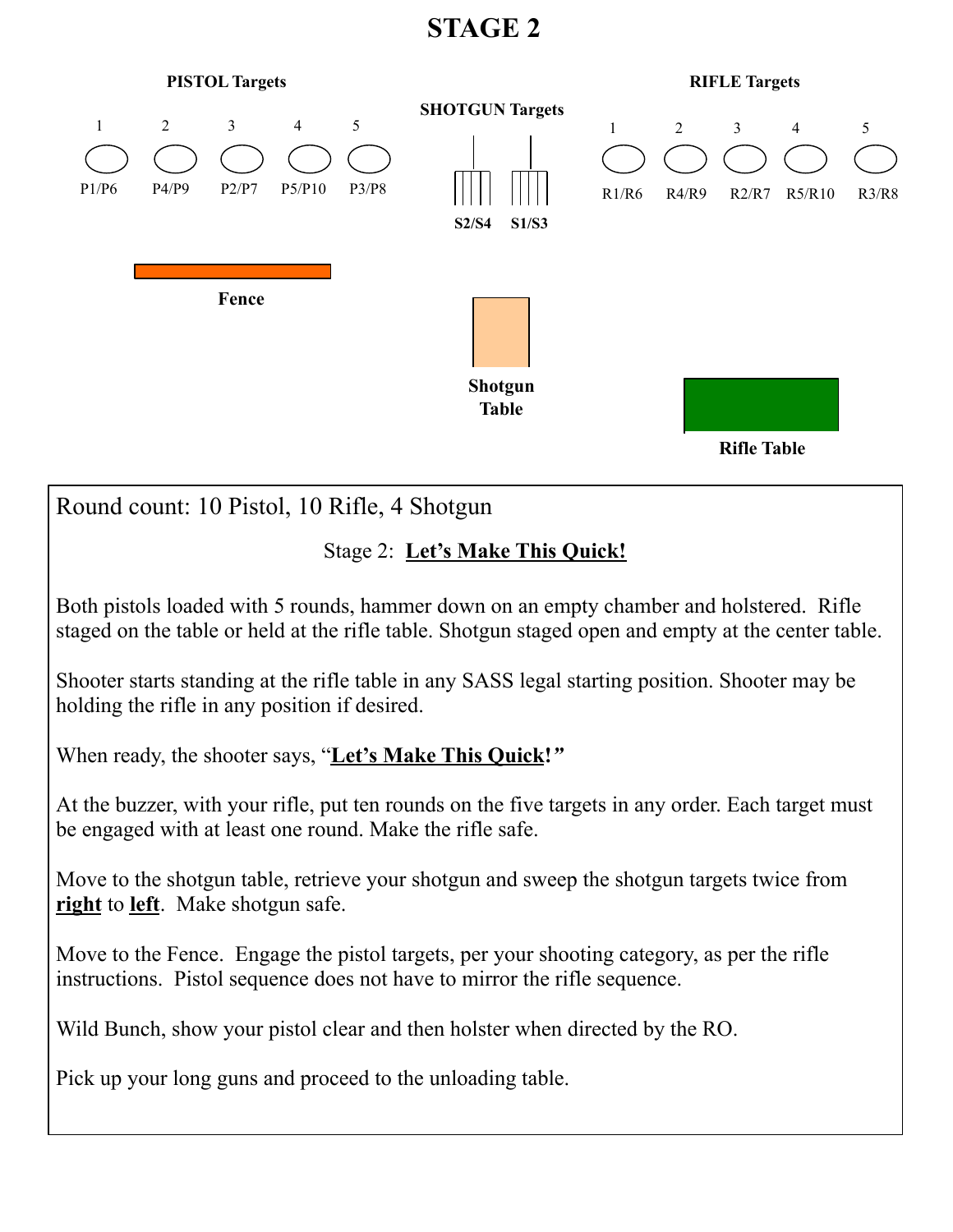